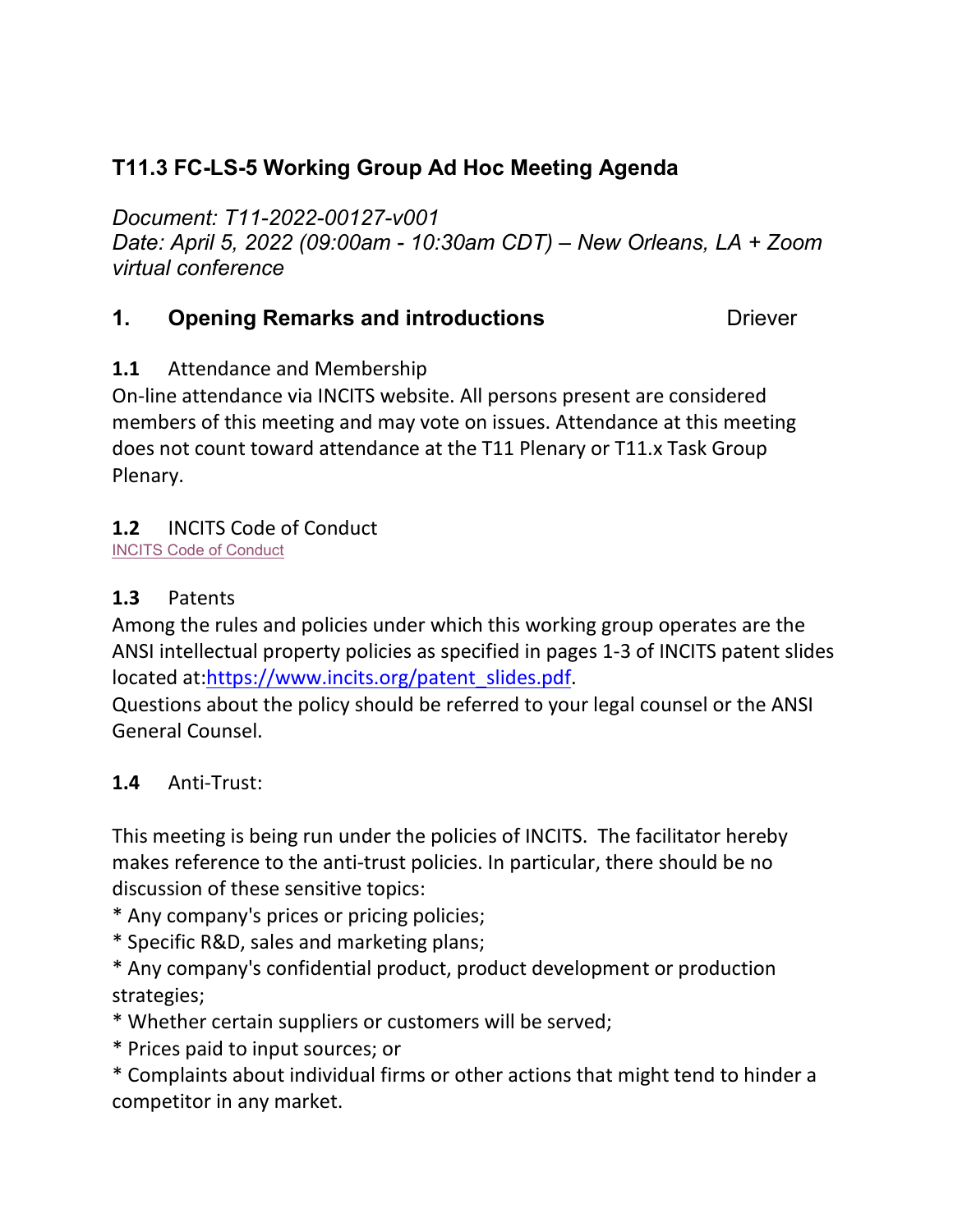This must be enforced by all participants as well as the officers and adhoc meeting chairs.

**2. Approval of agenda** (T11-2022-00127-v000) All

**3. Review of past business** Diever **3.1** Approval of minutes (T11-2022-00063-v001) Rusch/Peterson **3.2** Review of old action items Rusch/Peterson

## **4. Old Business**

**4.1** Text proposal for adding ULP name registration/query to support NVMe NQNs in FC

> T11-2022-00028-v002 Bharadwaj (Cisco)

**4.2** Fabric Notifications - There's Always Just One More Thing T11-2022-00117-v001 Johnson (Broadcom)

**4.3** Fabric Notifications – PNL Technical Comments

T11-2022-00120-v000 Johnson (Broadcom)

**4.4** Platform Name Login Extension T11-2021-00196-v002

Peterson (Broadcom)

## **5. New Business**

**5.1** Port Notifications - There "Is" Somebody Out There!

T11-2022-00116-v000 Johnson (Broadcom)